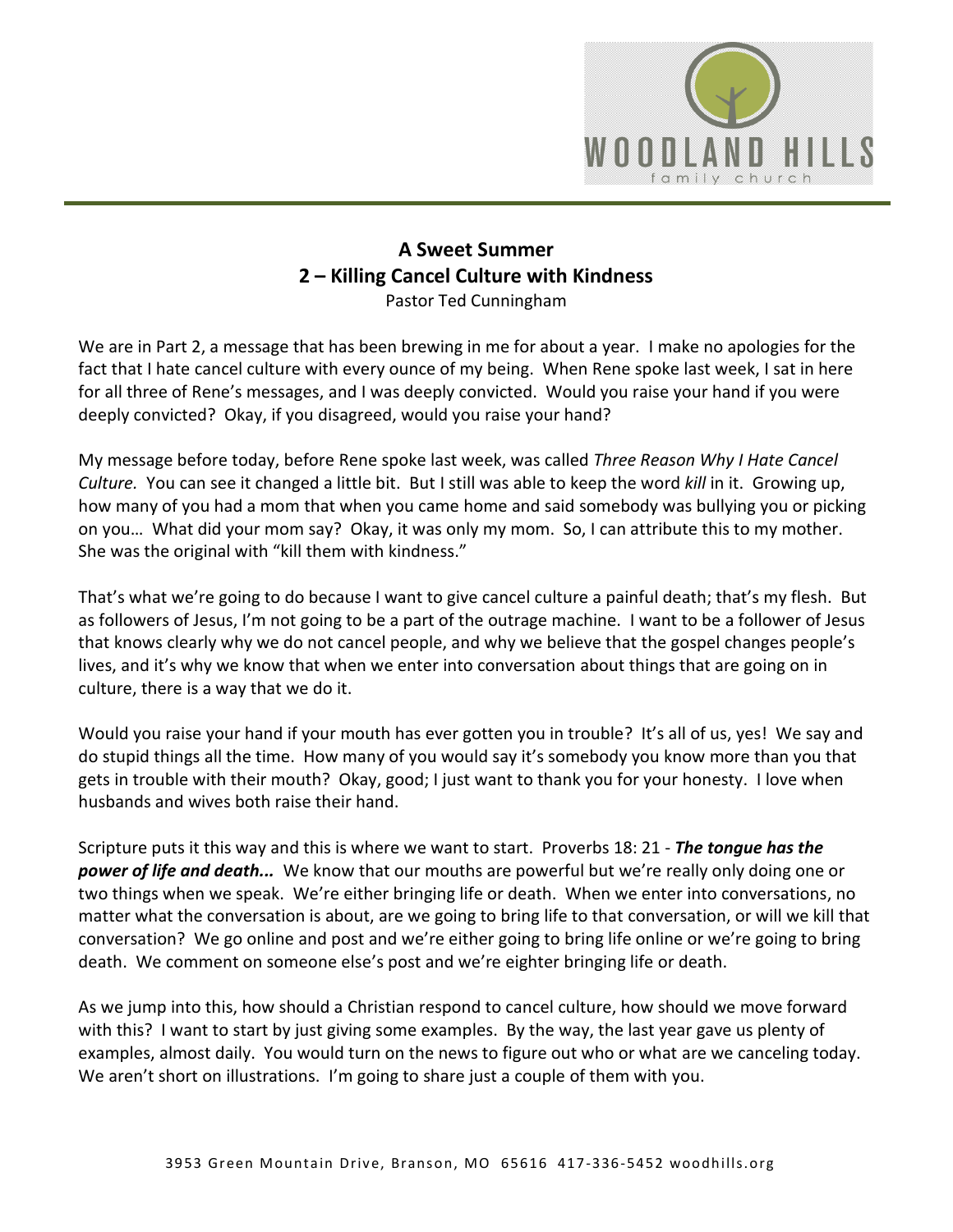The first one was sad for me when this was trying to get canceled. I felt very protective for my friend Mr. Potato Head. It's because they don't want gender specific toys anymore. But I used Mr. Potato Head to teach my children about gender. And some of you are well invested in Mr. and Mrs. Potato Head. But CANCELED!! That's what we said about him.

In the first service, I had a whole bit on these four pictures, and nobody got it. They thought I was cancelling these people. I had a couple that every time I went CANCEL!!, they would gasp, and you could see it; they got mad. I had to pause in the middle of the 8:30 service and go, "This isn't me! I'm not canceling these people; cancel culture is cancelling these. I don't know where you've been the last year, but a lot has been going on. Get out from underneath your rock and pay attention. Anyway… See what happens? I shouldn't be teaching on this. We should have Rene here for a second Sunday. I'm so wound up over cancel culture.

And I sleep on one of these every night. I have a My Pillow. I love My Pillow. I don't go to the chiropractor as much. But he got a little too passionate about voting irregularity… CANCEL!! Right? We're done with him. And now it has cost literally – I've heard, somebody told me today – billions. CANCEL!! "We're done with you, we don't like you, we don't agree with you, go away, just go away."

And then Pepe La Pew. Pervert! CANCEL!!

Last one. I could give you a bunch, but I had to keep these clean. Oh yeah! Green Eggs and Ham... CANCEL! You're nonsensical rhyming. We could sit up here and go through 30 minutes of this, and it would spin you all up and work you all up. We don't need to do anymore of that as this church will soon be cancelled. I promised myself that 10:00 was going to be calmer and... it ain't! It ain't working out that way.

But here's what cancel culture does. Let's just break it down a little bit. Cancel culture **targets** people. So, today, we're not going to talk about brands and we're not going to talk about cartoons; we're going to talk about people and why, follower of Jesus, we don't cancel people… ever! But people get online, and there's this one person online that I've been following that Amy has asked me to stop following because it just triggers me. I can't help it. This person gets up every day and targets someone new. Not just targets someone new.

The next part is you've got to **dig up** someone's past. My question for you is how far do you want me going back in your past to dig something up? How far do you want me going back? College? High School? The recent high school graduate says, "No! fresh start. I just graduated. Nothing that happened in high school will ever be held against me."

We watch American Idol. In the top five, there was a young man in that was removed from the show for something that he posted. It was inappropriate; it was a terrible post, but he posted it when he was 12. I go, "Amy, is this where we're at?" Now we're going to cancel people doing stuff when they're 12. I thought college was safe. I thought high school was safe. I definitely thought elementary school was safe.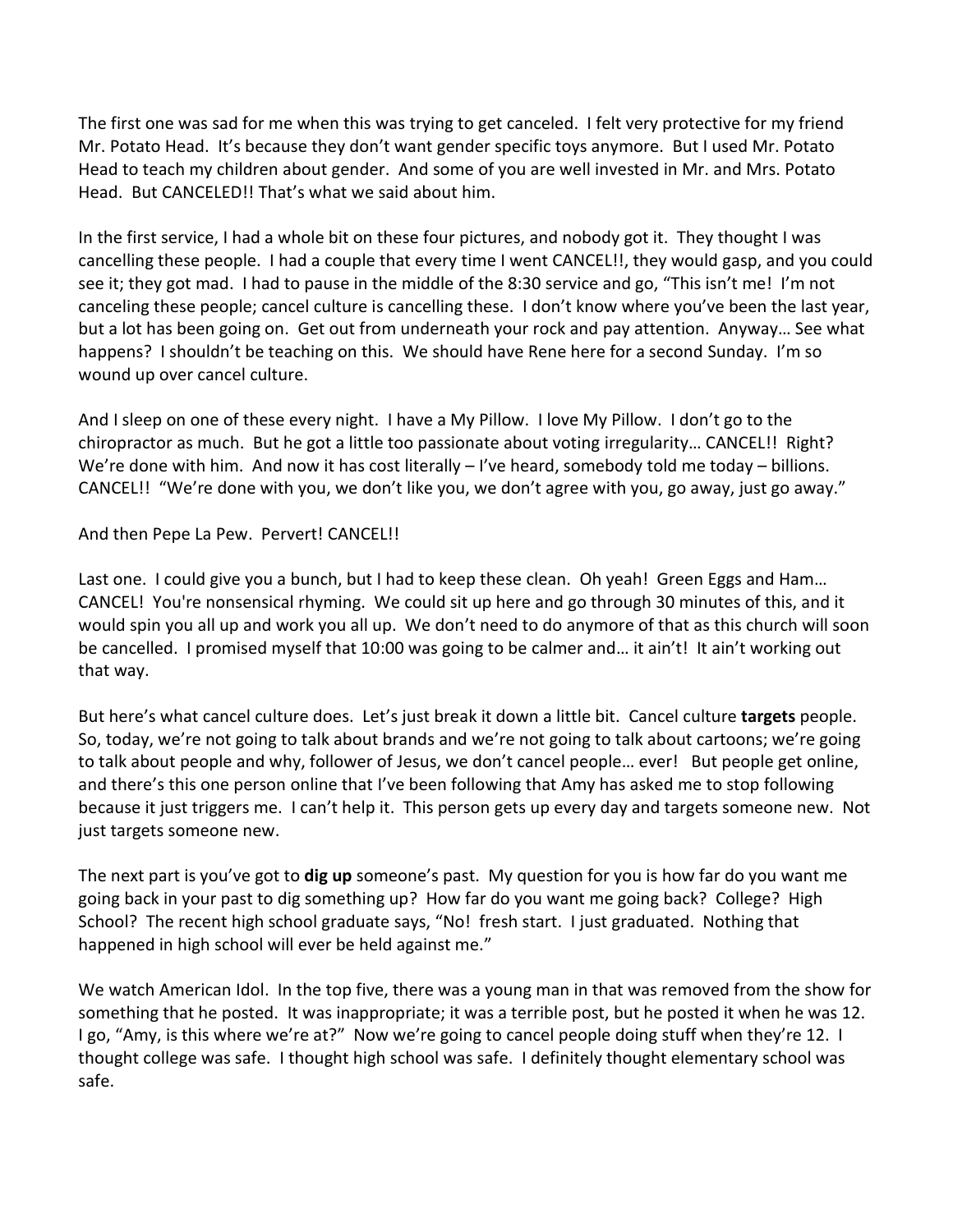I just want to share this… I'm going to speak for every single person in here. You did stupid stuff when you were in elementary school. You were ignorant in junior high. This guy is really with me. He's like, "Yes I was. And I haven't smoked it since, honey. It's not happened since." How far are we going back?

It's not just that anymore, and this is why we're canceling left and right, because there's this intense pressure. Why? Because we have to **work up a mob**, a Twitter mob or social mob or just online frenzy. Get people all worked up. And, as we saw last week, Rene shared it perfectly. It doesn't need to be true; it just needs to be told. It doesn't have to be accurate information at all; we're just done with you. And then the bottom line is we're going to **destroy your reputation and career**.

I think Pastor Scotts Sauls, a good Presbyterian preacher, breaks this down for us so well; this is one of the best definitions I've read in a long time on cancel culture. *"Even when a person's overall history, accomplishments, and personal character are laudable, a negative word spoken these days can swiftly reduce him or her to a single defining worst moment. To make matters worse, a damning narrative doesn't even have to be true anymore to ruin a person's good name; in many cases, it's only needs to be told. In a quick flash, a voice is discredited and silenced, influence is lost, and career and reputation are destroyed."* 

**Even if you don't hear it in the message, it's definitely in the tone**. I've had some people lately, when I posted on this months ago… They pushed back all the benefits of cancel culture. I'm going, "Yeah, you ain't getting me on that train." Because even if it's not spoken, it's the tone of cancel culture. And here's what it says, **"It's too late."** I don't care what you do; it's just too late,

**"Your offense is too great."** We can't have this. It goes against social norms in what you said or what you did. An actor was recently promoting his movie and he referred to Taiwan in the wrong way, and that offended China. You could tell. I went back and watched it this week. He wasn't making a political point; he made a mistake. You could just see it. It was too great.

**"You can't change."** As a counselor of couples, I hear this all the time. "He can't change." "She can't change." We need to know the difference between someone who can't change and someone who won't change. I believe every single person in here, and my Bible teaches that every single person in here can change.

The scripture says in Ecclesiastes 9:4 that if you are among the living, you have hope. You can change. Now, maybe you won't, you refuse to, you choose not to, but ultimately it comes down to "You're done. Go away. We don't want to hear from you anymore."

How many of you remember going to the principal's office? I spent a little bit of time in the principal's office. I became close with almost every principal of every school that I attended. You're like, "Shocker! I'm really surprised by that." And what got me into the principal's office? It wasn't my fists. It was my mouth. I was a lover not a fighter. I was a mouthy student. But I had great principles. I think we have great principles in this church.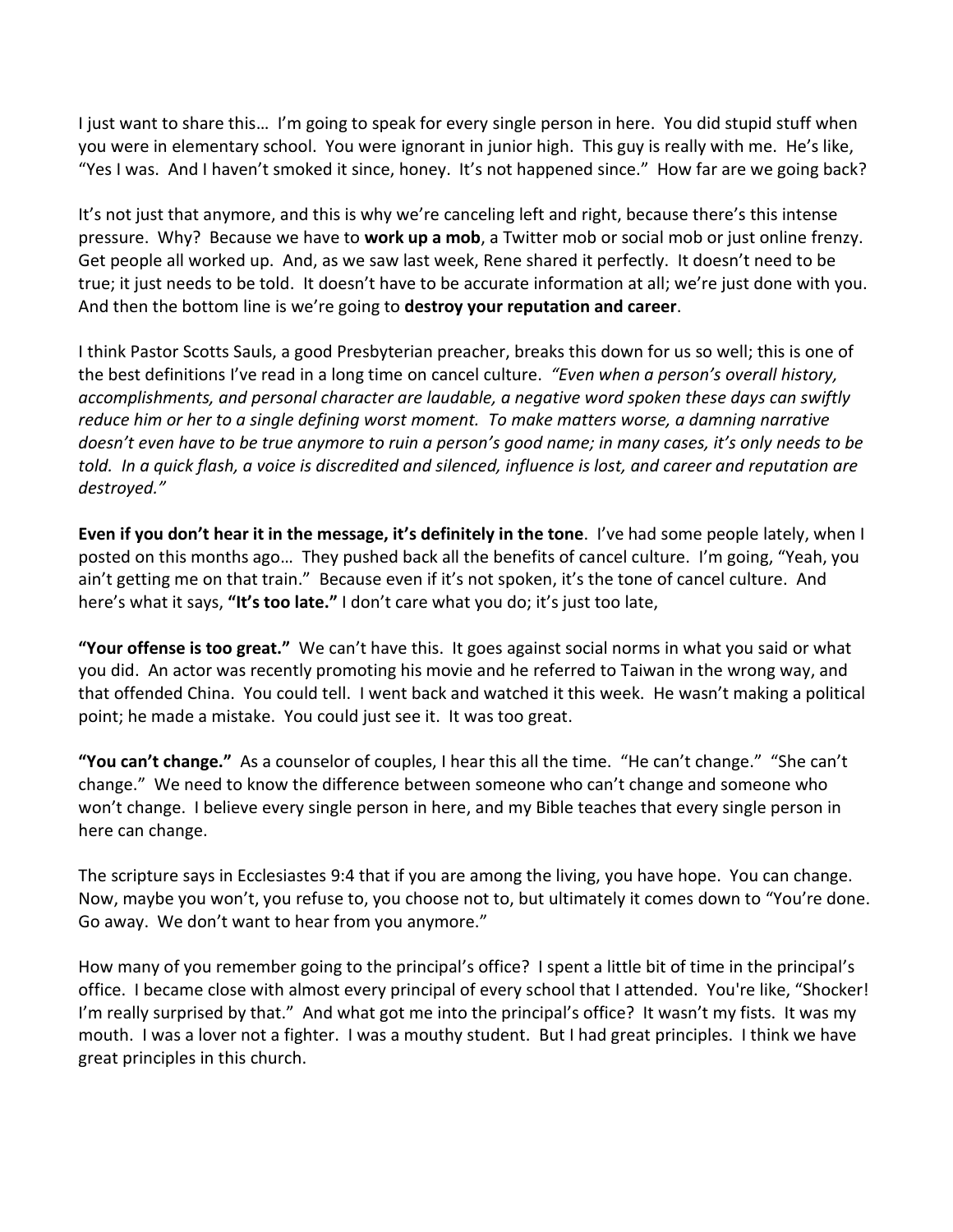Could you imagine though walking into your principal's office after you said or did something and your principal starts right off with, "Well, did you have hopes and dreams for the future?"

You're like, "Yeah."

"Well, they die here and now. You're done."

"I just called him a name."

"Sorry, go stand in the corner."

"For how long?"

"The rest of your life. You're not going to college. You're not getting a job. Nothing meaningful will ever happen to you."

We would all agree that's a terrible principal. What's a good principal? A good principal says, "I heard what you did; your teacher told me what you did. It was wrong, and guess what? I'm going to discipline you. There are consequences for what you did."

I could go through all the consequences I received from elementary through high school. But never was the tone of "This is so bad… you're completely done."

These are more than words; they are central to our faith and who we are as people who believe the gospel and walk with Jesus. Look at these words and let them just rest over you right now. Repentance, confession, forgiveness, redemption, restoration, reconciliation. We believe this. We believe you can confess your sins. We believe you can repent of your sins, repent of your wrong doing, find ultimate forgiveness from your Father in heaven. We believe you can be reconciled to you father. We believe relationships can be reconciled. We believe that. This is why we don't cancel people.

**The Bible speaks about sin in terms of debt**. Jesus used this example often: A certificate of debt. Someone has to pay for this wrong doing. Someone has to pay for your sins. Someone has to pay for my sin. Can we not all say amen to the fact that Jesus paid for us, he paid the price.

We read in Colossians 2: 13 – 15, *13 When you were dead in your sins and in the uncircumcision of your flesh, God made you alive with Christ. He forgave us all our sins, 14 having canceled the charge of our legal indebtedness…* And the idea here is of taking your debt, your sin debt, tearing it up, and nailing it to the cross. *…which stood against us and condemned us; he has taken it away, nailing it to the cross. 15 And having disarmed the powers and authorities, he made a public spectacle of them, triumphing over them by the cross.*

The problem with us though is… See, I could talk all day long about the sin you committed against your spouse, the sin you committed against a parent or child and talk about how it is forgiven, but doesn't it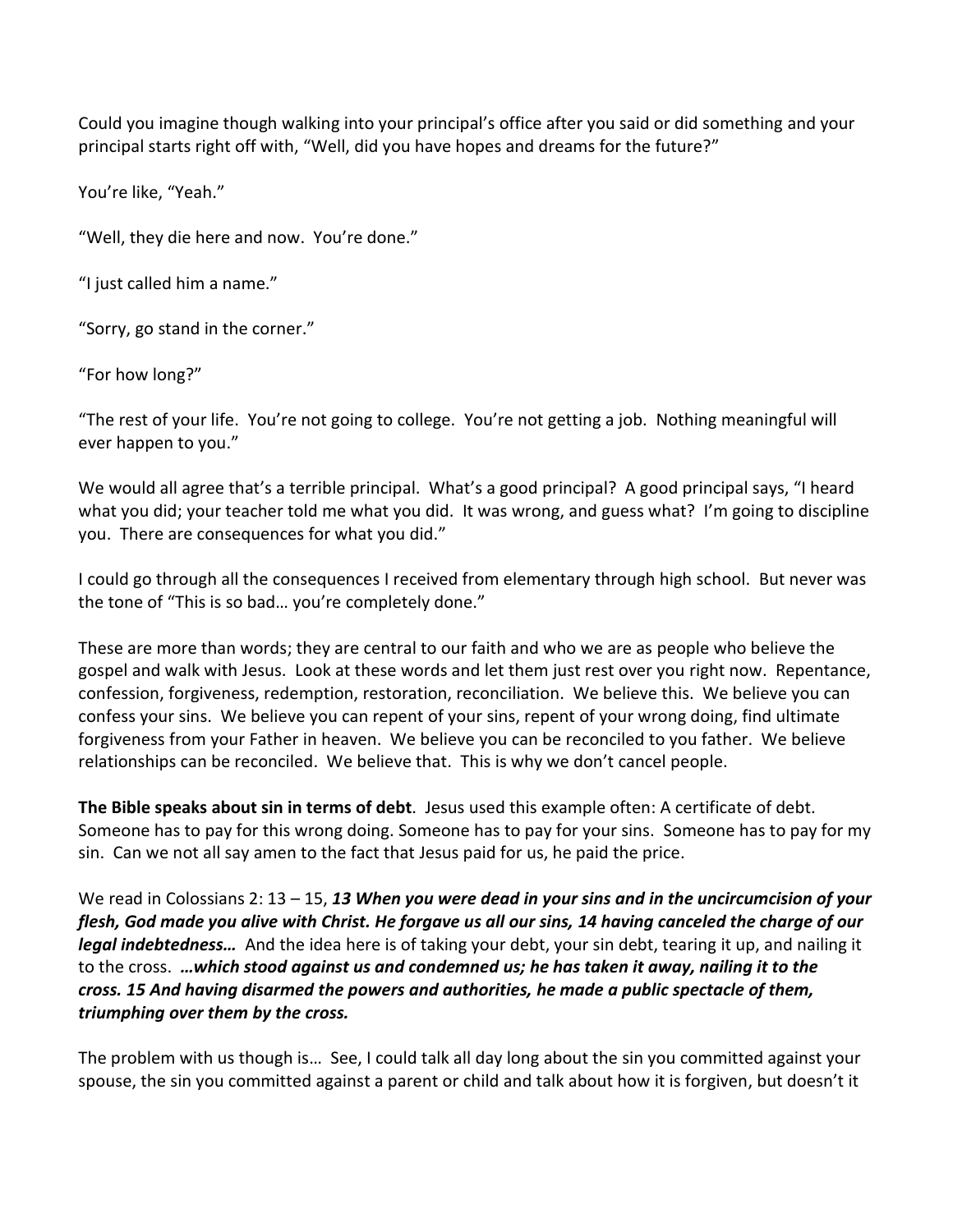change when that sin comes against me? When you sin against me, now you have a certificate of debt that I want you to take care of. When someone sins against us, they must pay.

Do you know what holding a grudge is? Holding a grudge is simply demanding payment. And I'm going to hold this grudge, I'm going to stonewall you, I'm going to avoid you, I'm going to send you to the corner for the rest… I don't want anything to do with you. You must pay. The problem is how do they pay?

Timothy Keller puts it this way. This is how we want them to pay. *"When someone seriously wrongs you, there is an absolutely avoidable sense that the wrongdoer owes you."* It's like you wrote out a certificate of death when you were offended or hurt and you handed it to them. They owe you. *"The wrong has incurred an obligation, a liability, a debt. Anyone who has been wronged feels a compulsion to make the other person pay down that debt. We do that by hurting them, yelling at them, making them feel bad in some way, or just waiting and watching and hoping that something bad happens to them, so we can feel better."*

I think this is one reason why divorce is so ugly and so nasty. We have to keep in mind it's pain, and it's hurt, and you want them to pay for what they said to you, what they did to you, how they hurt you, how they left you, how they abandoned you. We hand them a certificate of debt.

Timothy Keller continues, *"Only after we see them suffer in some commensurate way do we sense that the debt has been paid and the sense of obligation is gone. The sense of debt/liability and obligation is impossible to escape. Anyone who denies it exists has simply not been wronged or sinned against in any serious say.*"

We want people to pay and that's why cancel culture has taken it to a whole other level. What we're saying is, "There is no way for you to pay, we're just done with you, we want nothing more to do with you.". But, follower of Jesus, this is not how we move forward.

The bottom line for the morning is **we don't cancel people because Jesus canceled our debt**. We never cancel people.

We talk a lot in this church about walking away from toxic people. Gary Thomas was here last year. He spoke on that in his book *When to Walk Away: Finding Freedom from Toxic People.* The year before that, we shared out of his book. What's the difference between walking away and canceling someone? I've wrestled with that this week. Canceling someone in message or in tone says, "There is no hope for you, we're done with you, what you did is too great, you're done, go away."

But when you walk away from a toxic person, you're leaving room for God to work, realizing that person can change. I believe that. I believe toxic people can change. Some would disagree with me on that. But I walk away, I create boundaries, I create a safety for myself. I'm able to walk away, but it is different than canceling someone. **We don't cancel people because Jesus canceled our debt**.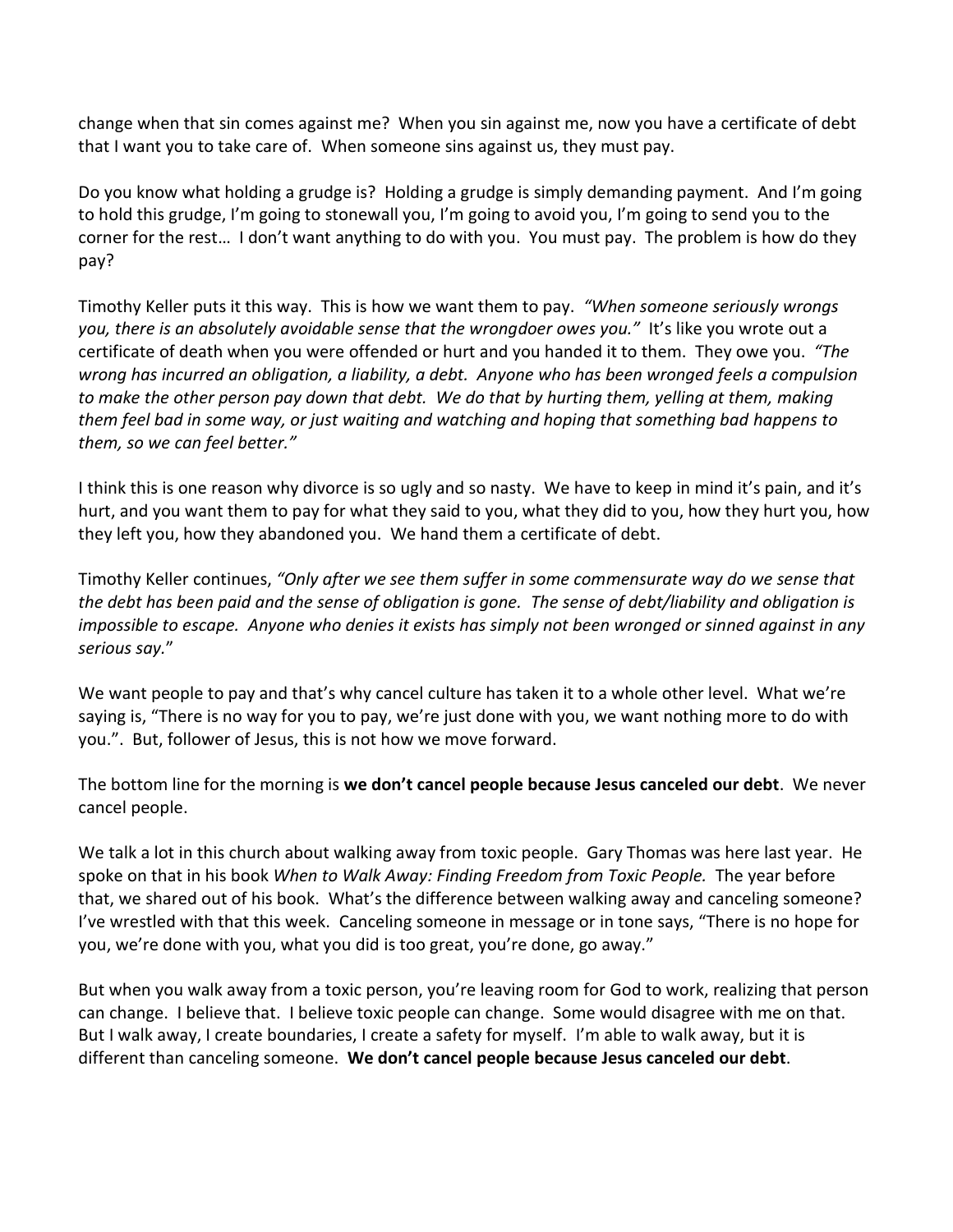If you have your Bibles, I want you to turn to Matthew 18. We're going to look at Verses 23-35. It's this great parable. We call it the Parable of the Unmerciful Servant. I love these Kingdom stories. Really, they are earthly stories but with Kingdom meanings. Every time you read a parable, you have to figure out where you fit in the story. What is Jesus saying to me? Which character am I? This is one of the easier parables to identify who you are in the story and who I am in the story. It's far easier to identify because what we're going to see is the settling of accounts.

Where going to see Jesus using this idea of debt and debts being paid back and how you and I have had this great debt forgiven by God because of the work of Christ Jesus on the cross for us. And yet, we turn around and look at people and say, "I can't for give that." I was going to say to try and find yourself in the story. I'm just going to tell you who you are in the story as we read through it.

Matthew 18 – *23 "Therefore, the kingdom of heaven is like…"* That's how you know it's a parable, and we are going to get a story, a great story that teaches us and explains to us, convicts us of our sin, and what needs to change in our life. *"…a king who wanted to settle accounts with his servants. 24 As he began the settlement, a man who owed him ten thousand bags of gold was brought to him."* Here's really what you need to know. Whatever your translation uses for the debt there, the settlement there, the money there, just write in your Bible, "impossible to pay," "too great an amount to pay," "Large amount." *25" Since he was not able to pay…"* By the way, that's you and I – not able to pay. *"…the master ordered that he and his wife and his children and all that he had be sold to repay the debt."*

*26 "At this the servant fell on his knees before him. 'Be patient with me,' he begged, 'and I will pay back everything.' 27 The servant's master took pity on him, canceled the debt and let him go."* That's you and that's me. Our heavenly Father, because of the work of Christ Jesus, has canceled our debt. Now, what do we do in understanding that and recognizing that and walking in that? Well, understand, believers in Christ Jesus, we are not debt collectors. It is not our job to walk around and collect debts that people owe us. Again, keep the word picture here. Someone sins against us, it is not our job to go make them pay. Watch what happens with this one who has had this great debt forgiven.

*28 "But when that servant went out, he found one of his fellow servants who owed him a hundred silver coins."* A manageable amount. An amount that could be repaid. *"He grabbed him and began to choke him. 'Pay back what you owe me!' he demanded."*

*29 "His fellow servant fell to his knees and begged him, 'Be patient with me, and I will pay it back.'* " So, someone is saying exactly to him what he said to the king.

*30 "But he refused."* Let's pause right there. We are demanding something from people that has been forgiven in us by our heavenly Father. We refuse to forgive them. We want them to pay. *"Instead, he went off and had the man thrown into prison until he could pay the debt. 31 When the other servants saw what had happened, they were outraged and went and told their master everything that had happened."*

*32 "Then the master called the servant in. 'You wicked servant,' he said, 'I canceled all that debt of yours because you begged me to. 33 Shouldn't you have had mercy on your fellow servant just as I had*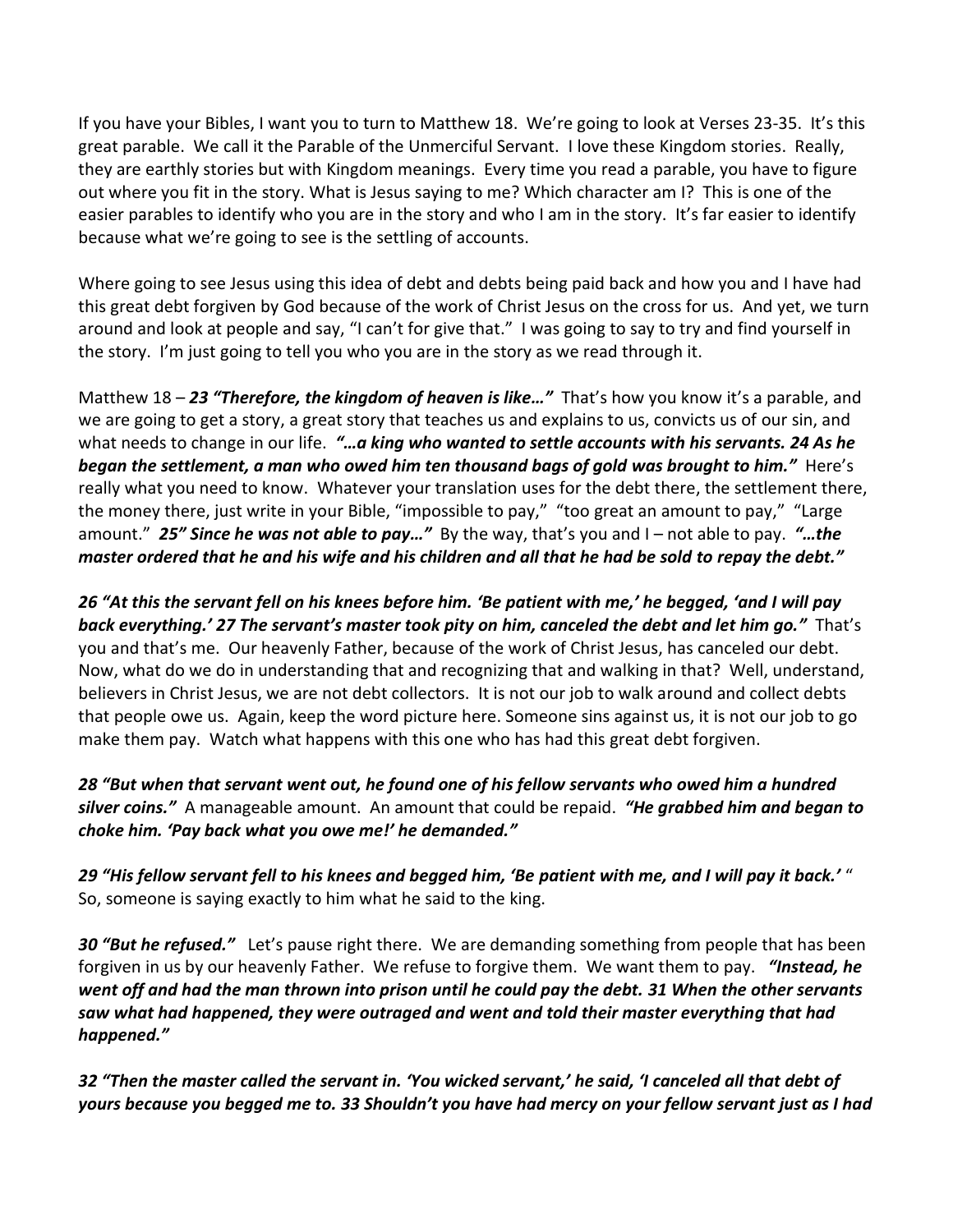## *on you?' 34 In anger his master handed him over to the jailers to be tortured, until he should pay back all he owed."*

In Verse 35, we going to get a warning of discipline. *35 "This is how my heavenly Father will treat each of you unless you forgive your brother or sister from your heart."*

It's like this whole parable is summed up in one line in the Lord's prayer. Jesus sums it up this way in Matthew 6, *12 "And forgive us our debts…"* That's us praying to our heavenly Father. Forgive us our debts. Forgive us our transgressions. Forgive us our sin *"…as we also have forgiven our debtors."* Forgive us and we forgive others. But how many of us can sit in worship service after worship service after worship service, sing praises to our heavenly Father for how forgiven we are and how he has cared for us and how he didn't cancel us; he canceled our certificate of debt, but he didn't cancel us. We are forgiven and we are reconciled to the Father. And then we leave here, not even gone 30 minutes praising our Father for that, before we are holding a grudge and demanding repayment from someone else, wanting them to hurt.

This is why… You hear pastors say this a lot like "I need this message more than anyone." A lot of times, they are lying. That's not true. It's a preacher thing you learn in seminary. They use it too much. That's why I don't use it; you need it more than I do. No... I'm just kidding. I know I need everything.

I've really been struggling with this because I have not been kind in cancel culture. I have a friend right now who is an author. Another author just feels like this author is trying to cancel this person and it's infuriating. I am sticking up… This person is older than I am, and she goes, "You're kind of acting like an older brother to me; defending me and protecting me." I go, "It's just not right!" This is what Rene talked about last week. It's our job. It's not right. We're going to fix this and we're going to fix it now. I'm taking her down to China Town. We're going to take this thing out, right?

That's where I'm at though. I'm frustrated, I'm mad, I'm angry. She's been the one getting the cancel and the venom and all that coming at her. And she's the one coming back to me with, "Ted, kindness. This isn't how we act. Just calm down, settle down, don't poke the bear."

I'll be honest with you. I love poking the bear. I love poking the bear. I love stirring it up. Amy and I get into conflict, right? I typically withdraw. That's what's funny. When it comes to fight or flight, Amy is fight and I'm flight. I withdraw and she escalates. I like to get out of the room, but I like to stir it up a little bit before I get out of the room, then I get out of the room as quickly as possible.

I know we're all dealing with this. I have to show kindness in the midst of people wanting to cancel other people. And when cancel culture finds its way into the church – people canceling people… That's a song right there isn't it."

This week, my son got his Driver's License. He talks to Siri all the time. He was trying to get directions to the license place. He said these words into Siri, and I had a moment. He said, "Take Me to Cracker Barrel." I go, "You just wrote a country song right there. I can't believe that country song hasn't been written yet."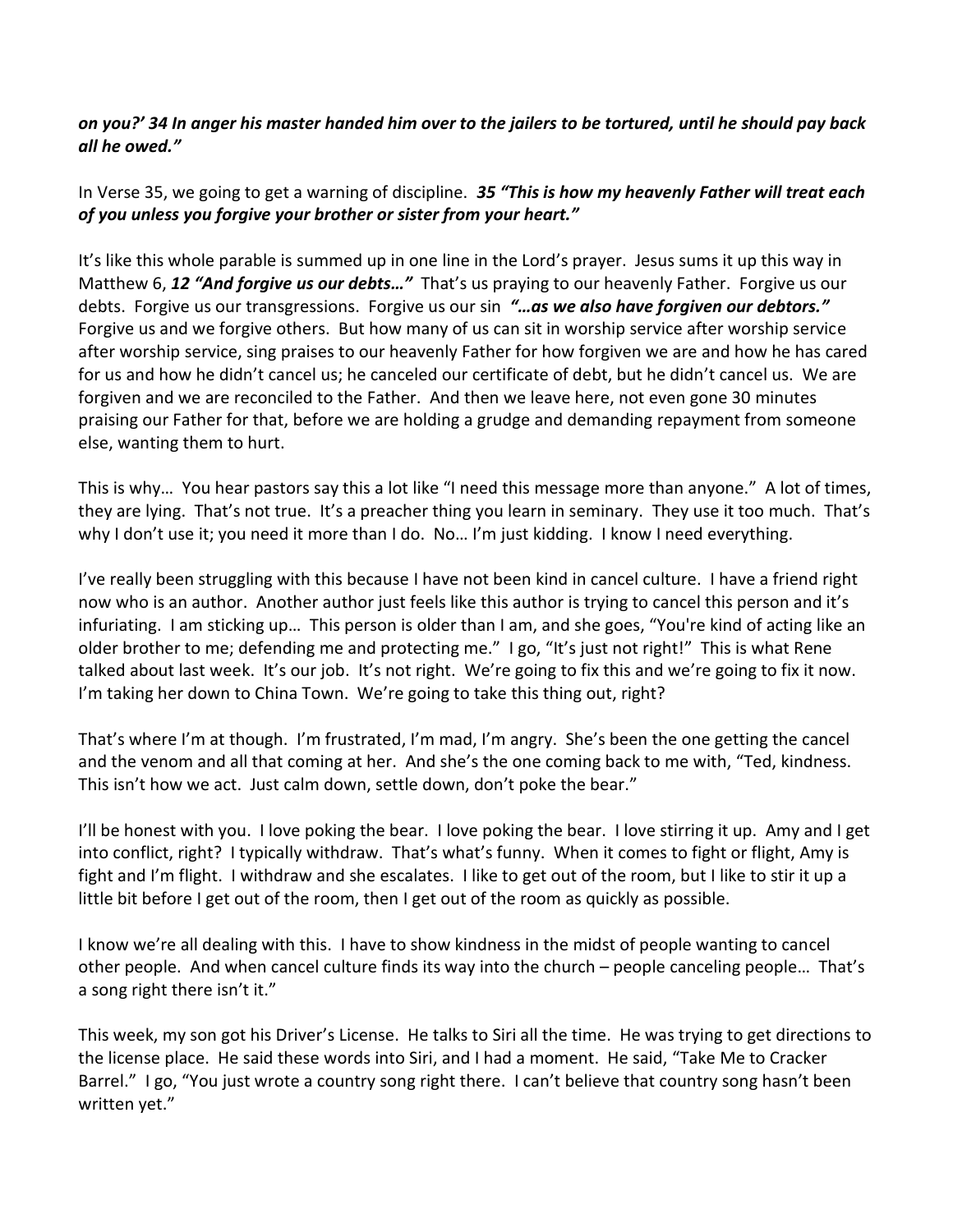Carson and I were driving down the road talking about this and I'm just saying… His generation has a very different opinion of all of this because he's watching his dad deal with this. Whenever my kids call me not dad but "Pastor Ted," I know exactly what they're saying. They're saying, "We're watching this. Do you want us to film this for the congregation? Do you want them to see what you're saying about this person from Iowa in front of you right now? Do you want them to see that? I wish I would have gotten that horn honk on tape." See… that's even my… on tape! On TikiTok or whatever. We're going off the rails here, people, we gotta get focused here. We've got a few more things to say.

A great article this week. Frank Viola wrote this article on kindness: *The Forgotten Christian Virtue*. He said this… and I think sometimes the younger generation is looking at the older generation in the church. Rene was talking about how we enter act with the culture, but how do we interact with each other as well? He said, *"Christians have a reputation for being judgmental, self-righteous, hateful, and mean spirited in the eyes of many unbelievers."* Yeah, I don't want it. That's why I sat down there in Rene's talk… Three talks last week – convicted. Yes, he's right, he's right. I'm not going to be a part of the outrage. I'm not going to participate; I'm going to back away from it. He goes on to say, *"The gospel calls us to be redemptive voices..."* There's that tongue bringing life *"…to that which is broken."* Not participants in it, bringing death to more people, death to organizations, death to businesses. I want nothing to do with it. He goes on and breaks it down. I wish I could give you the whole article.

He said**, "Kindness is not a random act**. We say that – "Random acts of kindness." But doing something nice, paying for someone's coffee that you don't know, let's just be honest; that's pretty easy. They haven't wronged us, they haven't done anything. Being kind to someone who has wronged you, being kind to someone who is trying to take you out, that's very different.

**Kindness is fierce, brave, and daring**. He said, "Don't teach your kids anymore to be nice; teach them to be kind." **Niceness is kindness minus conviction**. We know who we are

## **Kindness is a call to sacrifice, to embrace discomfort, and to put action behind our words**.

So, what conversations will you enter into this week? Colossians 4 gives us a great understanding of bringing life to our conversations, bringing life to our posts, brining life to our comments and our remarks and our little jabs, bring kindness to those moments. *5 Be wise in the way you act toward outsiders; make the most of every opportunity. 6 Let your conversation be always full of grace, seasoned with salt, so that you may know how to answer everyone.*

I just want to leave you with two practical ways that we can do this, and these are ways that I've tried to practice. I'm not posting as much online because I can't, because of this one right here - **Restrain your words when they are true and necessary but not kind**. I have a lot of things to say. I do. I have a lot of opinions. I don't know of you know that. I have a lot of opinions. And I'm usually 99.9% correct. If you would just think like me and vote like me and do everything. And it's necessary. Rene really hit that one last week, right? We've got to stand up. I know my friend in here. You're like, "I know what happened in the 2020 election, and, doggone it, I'm going to do something about it. I'm right and I got proof. And I'm going to save our democracy! You're forgetting Kindness. Don't forget this one. Be kind.